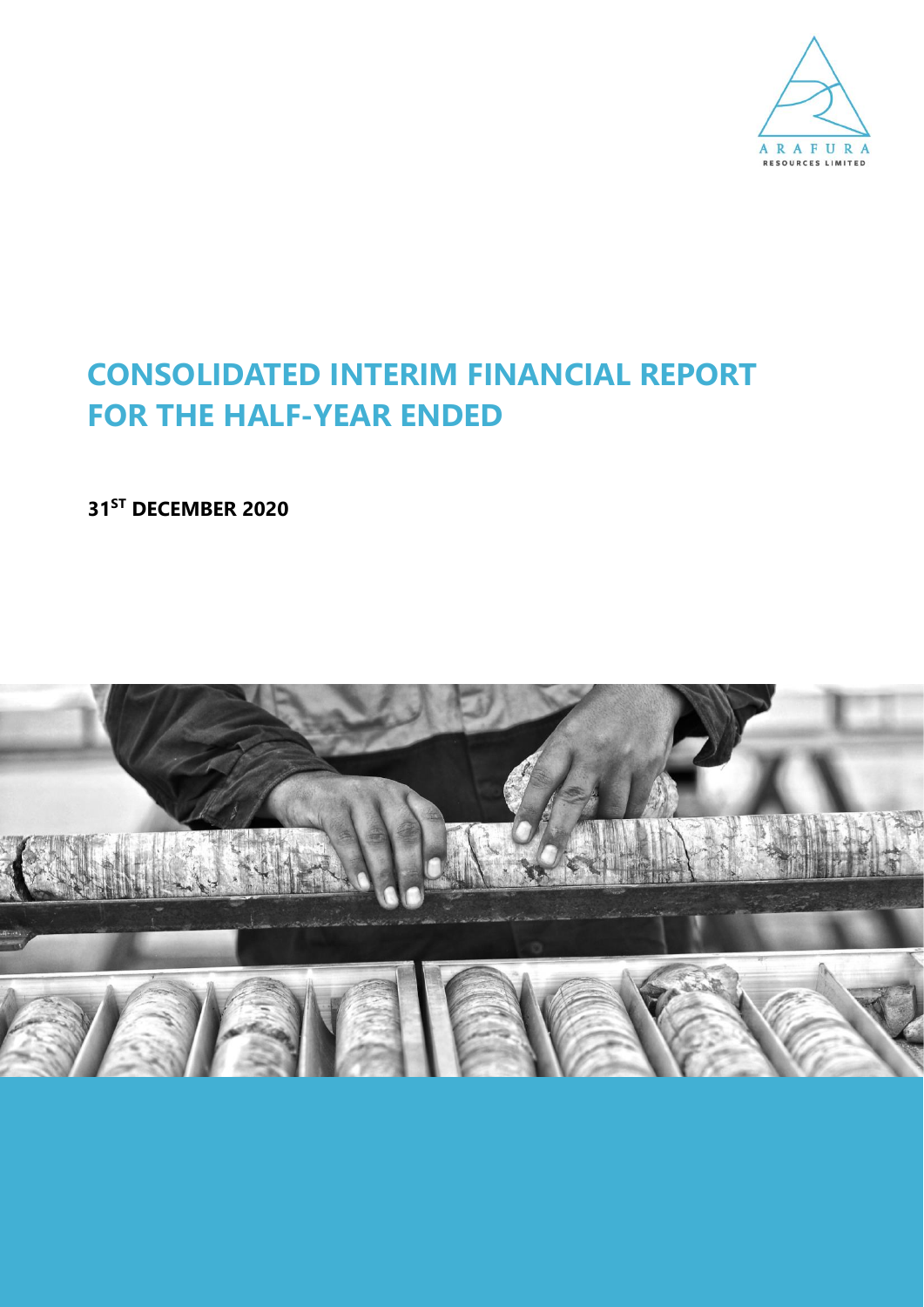

# **TABLE OF CONTENTS**

| CONSOLIDATED STATEMENT OF PROFIT OR LOSS AND OTHER COMPREHENSIVE INCOME  10 |  |
|-----------------------------------------------------------------------------|--|
|                                                                             |  |
|                                                                             |  |
|                                                                             |  |
|                                                                             |  |
|                                                                             |  |
|                                                                             |  |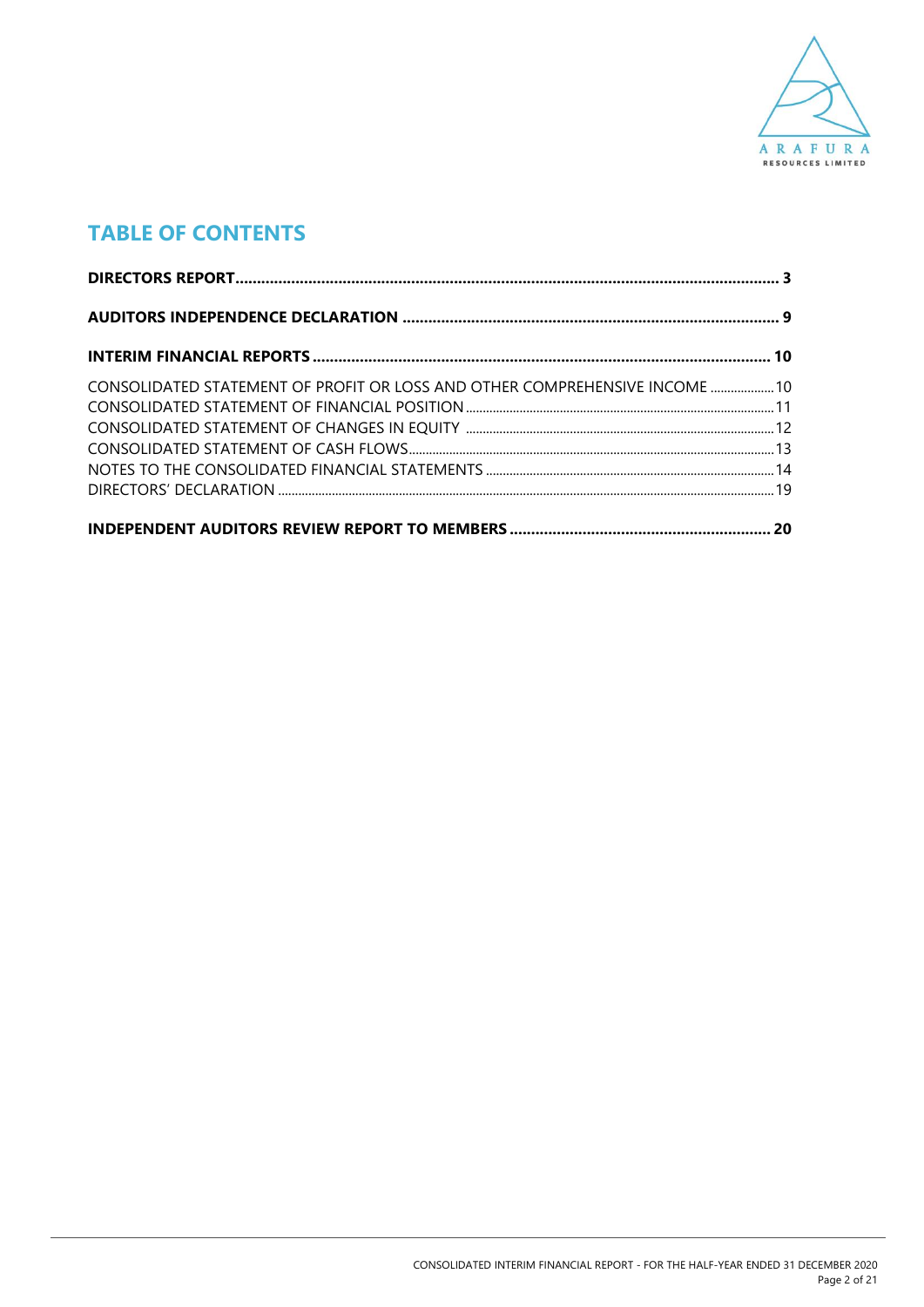

Your Directors present their report on the consolidated entity (referred to hereafter as the Group) consisting of Arafura Resources Limited and the entities it controlled at the end of, or during, the half-year ended 31 December 2020.

### **Directors**

The following persons were Directors of Arafura Resources Limited during the half-year period and up to the date of this report.

- **M** Southey
- G Lockyer
- C Tonkin
- Q Zhang
- C Moises

### **REVIEW OF OPERATIONS**

During the six months ended 31 December 2020, Arafura incurred a net loss of \$3,155,714 (2019: \$2,164,042). With all major Nolans project development milestones now complete since the Native Title Agreement was executed with the project's native title holders (through their prescribed body corporates) and the Central Land Council and the grant of the project's mineral leases, the Company has focussed its efforts on product offtake and project funding. In the current year, a shift in key work streams to consulting and advisory services for product offtake and project funding has led to an increase in the Company's net loss position from the prior year. In the prior year, the net loss was largely attributed to the drilling programs completed at Nolans Bore and other project development activities.

### **CORPORATE**

In December 2020, the Company received a \$1.1 million tax refund for eligible research and development (**R&D**) expenditure spent on the design and operation of its flowsheet piloting program for the 30 June 2020 financial year. To date, the Company has received approximately \$41.7 million in cash receipts from the R&D tax incentive.

There was increased engagement with Export Finance Australia (**EFA**), the Northern Australia Infrastructure Facility (**NAIF**) and the Hon Keith Pitt MP, Minister for Resources, Water and Northern Australia during the period as the Company worked on its project funding opportunities. With policy reform particularly from the NAIF, there may potentially be alternative financing mechanisms including equity investment that can be a catalyst for Nolans achieving its project funding with other Export Credit Agencies (ECAs).

As the world moves toward renewable energy to achieving their carbon emission targets and sustainability goals, securing an alternative supply chain for NdPr oxide remains critical.

There is strong alignment between the Nolans project and the Australian Government's critical mineral initiatives. In particular, the Company received strong endorsement of Nolans from the Territory Economic Reconstruction Commission (**TERC**) to advance debt funding opportunities with EFA and NAIF.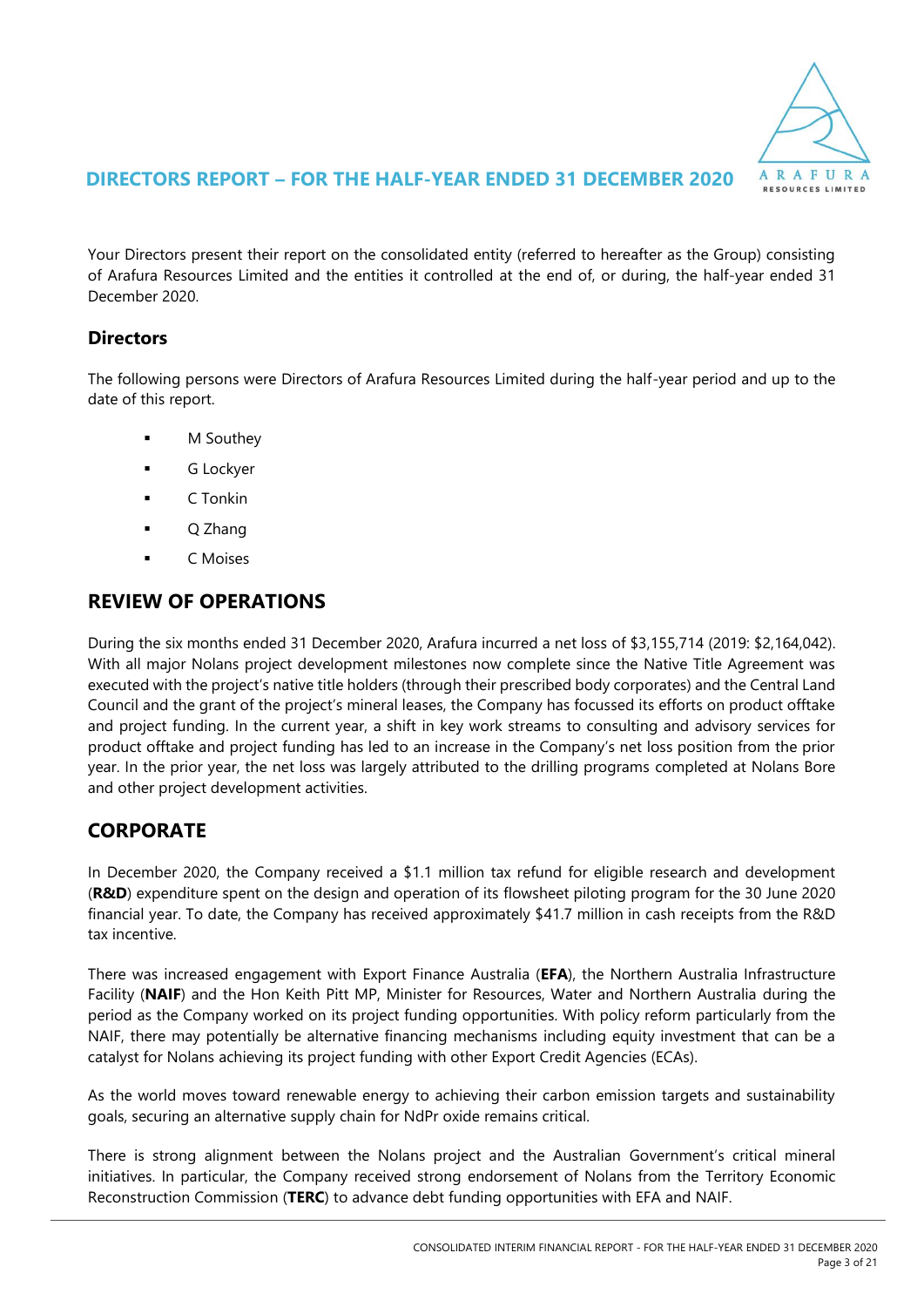

Arafura is in a strong position to continue its offtake discussions with potential customers, following customer validation of final rare earth oxide (REO) products from the Nolans Project flowsheet piloting program by supply chain partners from Europe, Japan and China. With the assistance of European advisors, Arafura continues to advance its rare earth product offtake arrangements with parties in Europe, Japan, South Korea, the USA and China, and for phosphoric acid product with parties in India.

### **OPERATIONAL LICENCING**

On 21 July 2020, the Northern Territory Minister for Primary Industry and Resources, Hon Paul Kirby, granted Arafura's key Mineral Lease (ML 26659) over the Nolans Bore mineral resource as well as the three ancillary MLs (30702-04) which host much of the supporting infrastructure for the project. All four MLs were granted for an initial term of 25 years. Multiple renewal periods for these MLs are possible and agreed under the project's Native Title Agreement executed in June 2020. The Project's six ancillary MLs (32411- 16) over the project's planned borefields and the new ML 32416 for the diversion channel were granted on 8 February 2021.

Work on the detailed Mining Management Plan (**MMP**) for the construction and initial operational period of the Nolans Project continued during the period. All plans are being finalised and the Company is targeting submission in the beginning of the June 2021 quarter.

Preparation of a groundwater abstraction license to the Northern Territory Department of Environment and Natural Resources is due to be submitted by the end of the year.

During September 2020, a groundwater stygofauna sampling survey was completed across the Nolans Project main planned borefield area and in the margins area to the east of the Stuart Highway. The results received in November 2020 confirmed no stygofauna were found in any of the boreholes surveyed. This closes out future requirements for this aspect of the Nolans Project environmental approval conditions.

### **SUSTAINABILITY**

A review and gap analysis of the Company's sustainability policies, plans, and procedures was completed during the period by sustainability specialists from KBR. The review was completed with reference to the Equator principles, International Finance Corporation's performance standards and the United Nations sustainable development goals.

The review and gap analysis determined Arafura has a significant number of policies, plans and procedures already in place that substantially satisfies the various international principles and standards they have been reviewed against. Some gaps against these principles and standards were identified, resulting in the preparation of an action plan to guide planned work focussed on addressing these identified deficiencies. This work is currently being incorporated into a summary report for use in the funding activities and will ensure that all the relevant principles are met.

### **STAKEHOLDER ENGAGEMENT**

In July 2020, Major Project Status for the Nolans Project has been renewed for a further three years by the Australian Government. Major Project Status recognises projects that are economically and strategically significant to Australia and allows a single-entry point for a range of Australian Government coordination services.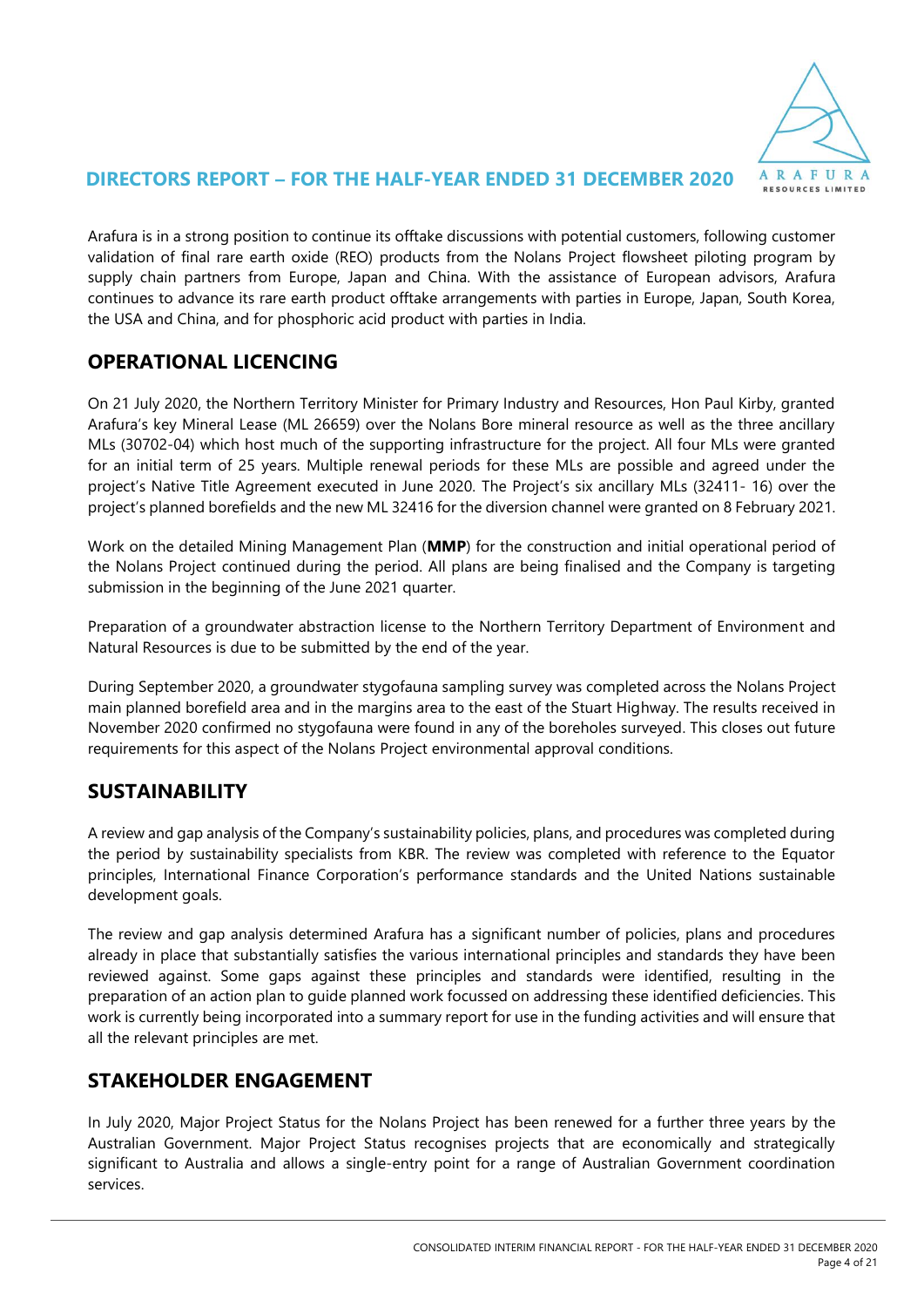

The Company received positive feedback from its submission to the TERC which is tasked with providing recommendations to the Chief Minister and Northern Territory Government on opportunities to assist the Territory's economic recovery from COVID-19. Following discussions, it is the Company's understanding that Nolans is one of the highest rated projects that has been put forward to the TERC for consideration given its strategic significance and the economic value and long-term job creation that it would deliver to the Territory. The TERC is expected to deliver its plans on how to address the Territory Economic Reconstruction Commission's report to the Chief Minister by February 2021.

The Nolans Project Territory Benefits Plan, which doubles as an Australian Industry Participation plan and now incorporates the Local and Indigenous Procurement Plan, was submitted to the Northern Territory Government for final review. Once feedback is received and any required amendments made, the document will be formally lodged for approval.

### **NOLANS PROJECT**

During the period, the Company completed the first phase of the early engineering works (**EEW**) scope of work. This phase of work has validated the capital costs for both the beneficiation plant and the sulphuric acid plants. Work is continuing on the validation of the capital costs for the hydrometallurgical plant with additional resources being engaged to provide further detail and clarity.

The integrated project management team (**IPMT**), which includes KBR and Wave International personnel *(refer to ASX Announcement 23 January 2020)* progressed execution readiness activities across several fronts in preparation for the early contractor involvement (**ECI**) phase, including project execution and contracting plans, contract package listings, scopes of work for key contract packages, preparation of over-arching battery limit definition documents, basis of design documentation, risk management plan and planning and scheduling of project early works.

The IPMT advanced work on the Project Update with the following work completed or ongoing:

- Updating aspects of the capital costs estimate which are awaiting finalisation of the EEW scope of work.
- Updating the process flowsheet.
- Updating the operating cost model to represent up to date pricing, consumption and any modifications to the process flowsheet.
- Updating of the mining schedules and contract mining price.
- Updated forecast rare earth product and phosphoric acid by-product pricing has been received.
- Revision of the project financial model to provide additional flexibility on scenario investigations and debt structures.

### **TECHNOLOGY PROGRAMS**

Following completion of the Nolans Project flowsheet piloting program in Q1 2020, final REO products were validated by supply chain partners across the globe during the period, including in Europe, China and Japan, and deemed to be well within the required key specifications for use in their processes.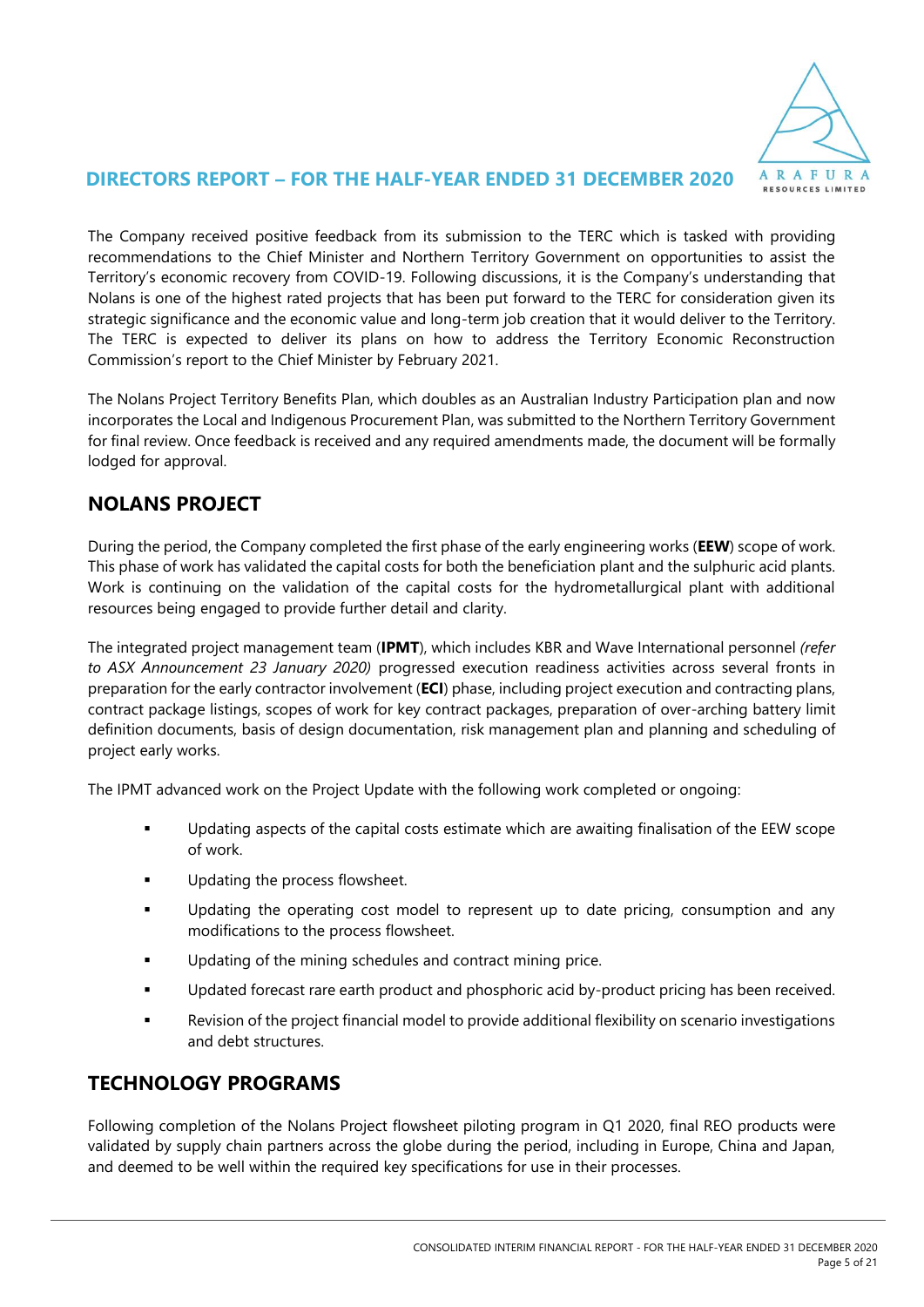

Preparation of these products involved piloting of the project's beneficiation, phosphate extraction, phosphoric acid production, rare earth extraction, rare earth processing and rare earth separation process stages to produce final NdPr Oxide, SEG-HRE (middle and heavy rare earth) Oxide and Cerium (Ce) Oxide products, achieving REO and TREO specifications indicated in the table below.

| <b>REO</b>           | <b>REO/TREO</b> | <b>TREO</b> | <b>Planned Production</b><br>(tonnes per annum) <sup>1</sup> |
|----------------------|-----------------|-------------|--------------------------------------------------------------|
| NdPr Oxide           | $>99.9\%$       | >99.5%      | 4.325                                                        |
| <b>SEG-HRE Oxide</b> | >99.5%          | $>99.5\%$   | 600                                                          |
| Ce Oxide             | >99.95%         | >99.5%      | 8,280                                                        |

In all cases, the supply chain partners confirmed that Arafura's products met the required specifications for use in the production environment and/or in their respective downstream applications.



**Figure 1 - Rare earth oxide product samples from Nolans**

The Metallurgical Test Work for the Nolans Project phosphoric acid pre-leach flowsheet and a program for the purification of cerium hydroxide product with the aim of recovering lost NdPr in the cerium hydroxide product was also completed in the period. The results of these technology programs resulted in enhancement of the Definitive Feasibility Study and a final process flowsheet for the Nolans Project agreed. The final flowsheet incorporates changes since the DFS which optimises flowsheet performance, as well as reduces commissioning, ramp-up and operational risk.

Provisional patent applications to protect novel and inventive processes used in the Nolans flowsheet for rare earth sulphate precipitation and rare earth sulphate processing to produce a cerium hydroxide product and purified rare earth chloride have been previously lodged by the Company. In the period, national patents have been lodged in numerous jurisdictions in Australia, Europe, South Africa, North America, China, and other Asia based locations.

<sup>&</sup>lt;sup>1</sup> Based on the updated mining inventory announced on 16 March 2020. Average production is calculated as the arithmetic annual average following the anticipated three-year ramp up and excluding the partial final year of production.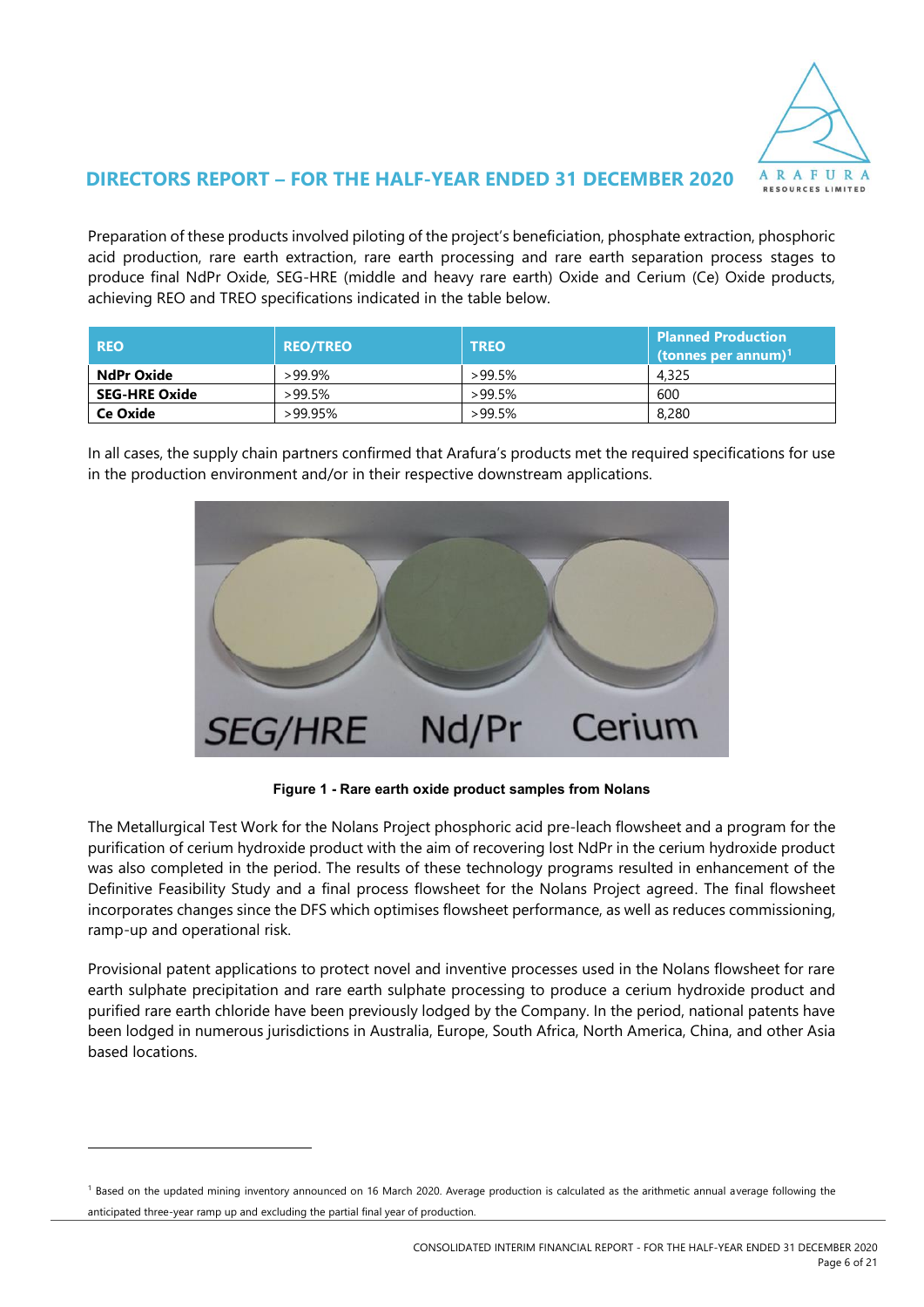

### **EXPLORATION**

The Company has developed biogeochemical interpretation techniques relating to the sampling of selected vegetation types in the Nolans region that has successfully detected apatite-hosted rare earths mineralization beneath transported cover.

Vegetation survey samples were collected during September 2020 over parts of ML 26659 where infrastructure is planned to be positioned and submitted for assay along with historical vegetation samples collected in recent years. Remaining assays are expected to be received during Q1 2021 when all data will be reviewed to guide shallow sterilization drilling campaigns, if required, on areas designated for the placement of mining related infrastructure such as waste rock dumps.

### **EVENTS OCCURRING AFTER THE REPORTING DATE**

The impact of the COVID-19 pandemic is ongoing and while it has not significantly impacted the Group up to 31 December 2020, it is not practicable to estimate the potential impact, positive or negative, after the reporting date. The situation is rapidly developing and is dependent on measures imposed by the Australian Government and other countries, such as maintaining social distancing requirements, quarantine, travel restrictions and any economic stimulus that may be provided.

In accordance with the terms of the Arafura Performance Rights Plan (**Plan**), 2,050,000 Performance Rights (**Rights**) that were issued to Key Management Personnel and employees in 2018 vested in full on 8 February 2021 due to the achievement of the performance and service conditions that attached to these Rights. Upon vesting, 2,050,000 Rights have been exercised into an equivalent number of fully paid ordinary shares in accordance with the terms of the Plan.

The Company was also granted ML 32416 (diversion channel) and ML's 32411- 32415 (borefield) on 8 February 2021 for an initial term of 25 years by the Northern Territory Minister for Mining and Industry to provide exclusive access for the construction, use and maintenance of the borefield to support the operations of the mine and processing plant. Additionally, the MLs also enable the construction of a water diversion channel around the mining area as required under the Project's environmental approval conditions.

No other matter or circumstance has arisen since 31 December 2020 that has significantly affected, or may significantly affect:

- a) the Group's operations in future financial years, or
- b) the results of those operations in future financial years, or
- c) the Group's state of affairs in future financial years.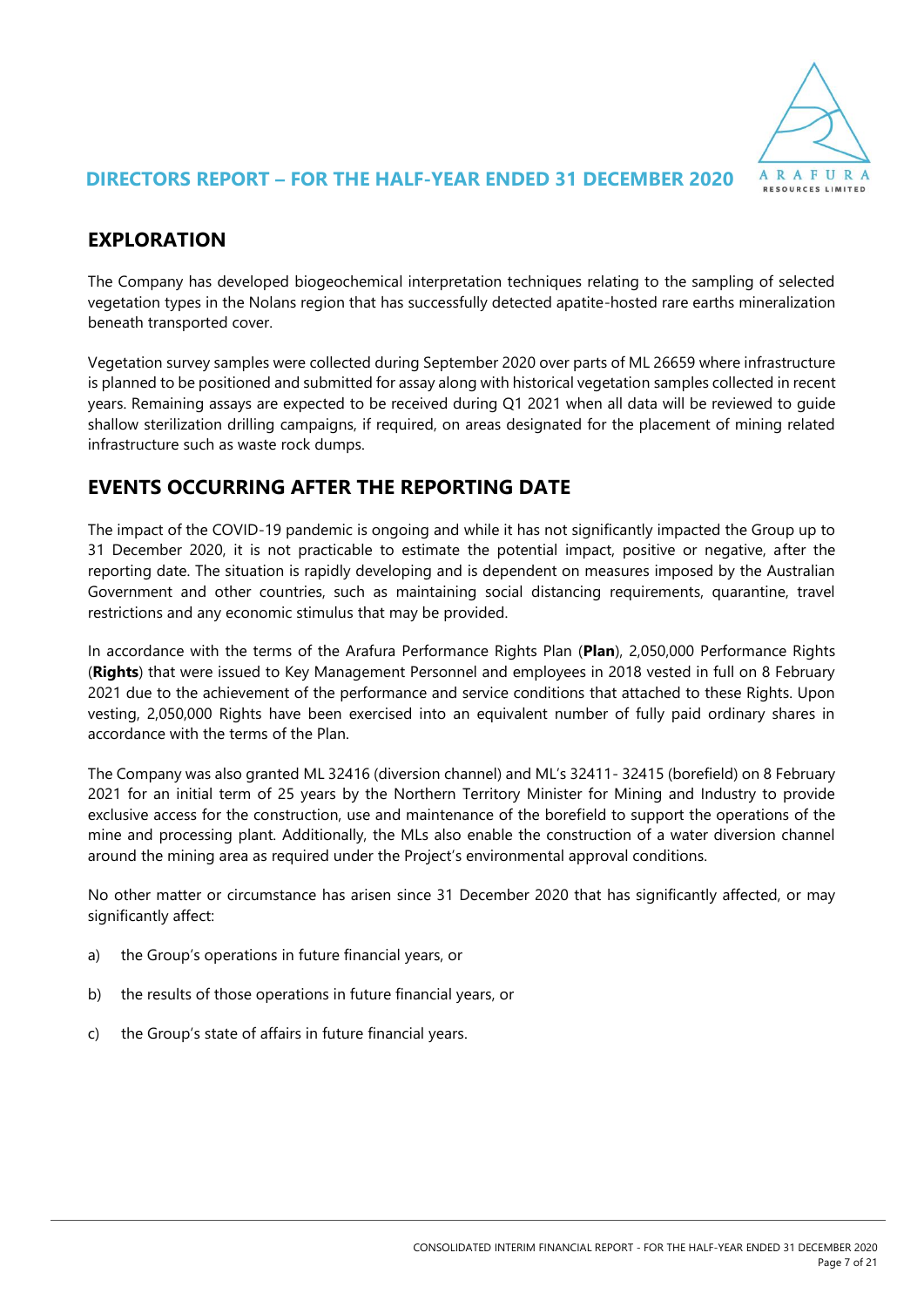

# **AUDITORS' INDEPENDENCE DECLARATION**

A copy of the auditors' independence declaration as required under section 307C of the Corporations Act 2001 is set out on page 9.

Signed in accordance with a resolution of the Directors.

 $\overline{\phantom{a}}$ 

**Gavin Lockyer** CEO & Managing Director

Perth 24 February 2021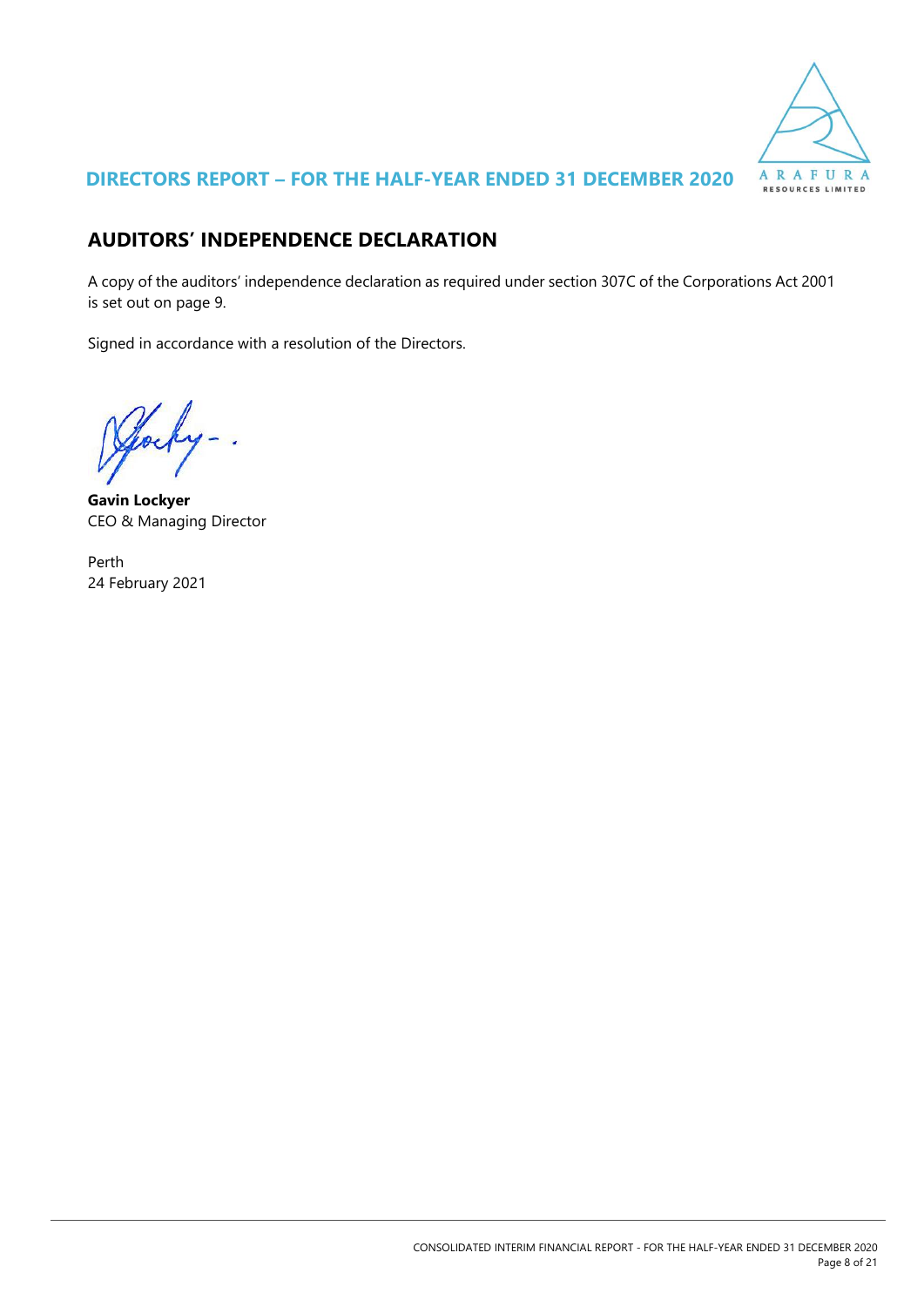

38 Station Street Subiaco, WA 6008 PO Box 700 West Perth WA 6872 Australia

#### **DECLARATION OF INDEPENDENCE BY GLYN O'BRIEN TO THE DIRECTORS OF ARAFURA RESOURCES LIMITED**

As lead auditor for the review of Arafura Resources Limited for the half-year ended 31 December 2020, I declare that, to the best of my knowledge and belief, there have been:

- 1. No contraventions of the auditor independence requirements of the *Corporations Act 2001* in relation to the review; and
- 2. No contraventions of any applicable code of professional conduct in relation to the review.

This declaration is in respect of Arafura Resources Limited and the entities it controlled during the period.

Grand Obser

**Glyn O'Brien Director**

**BDO Audit (WA) Pty Ltd** Perth, 24 February 2021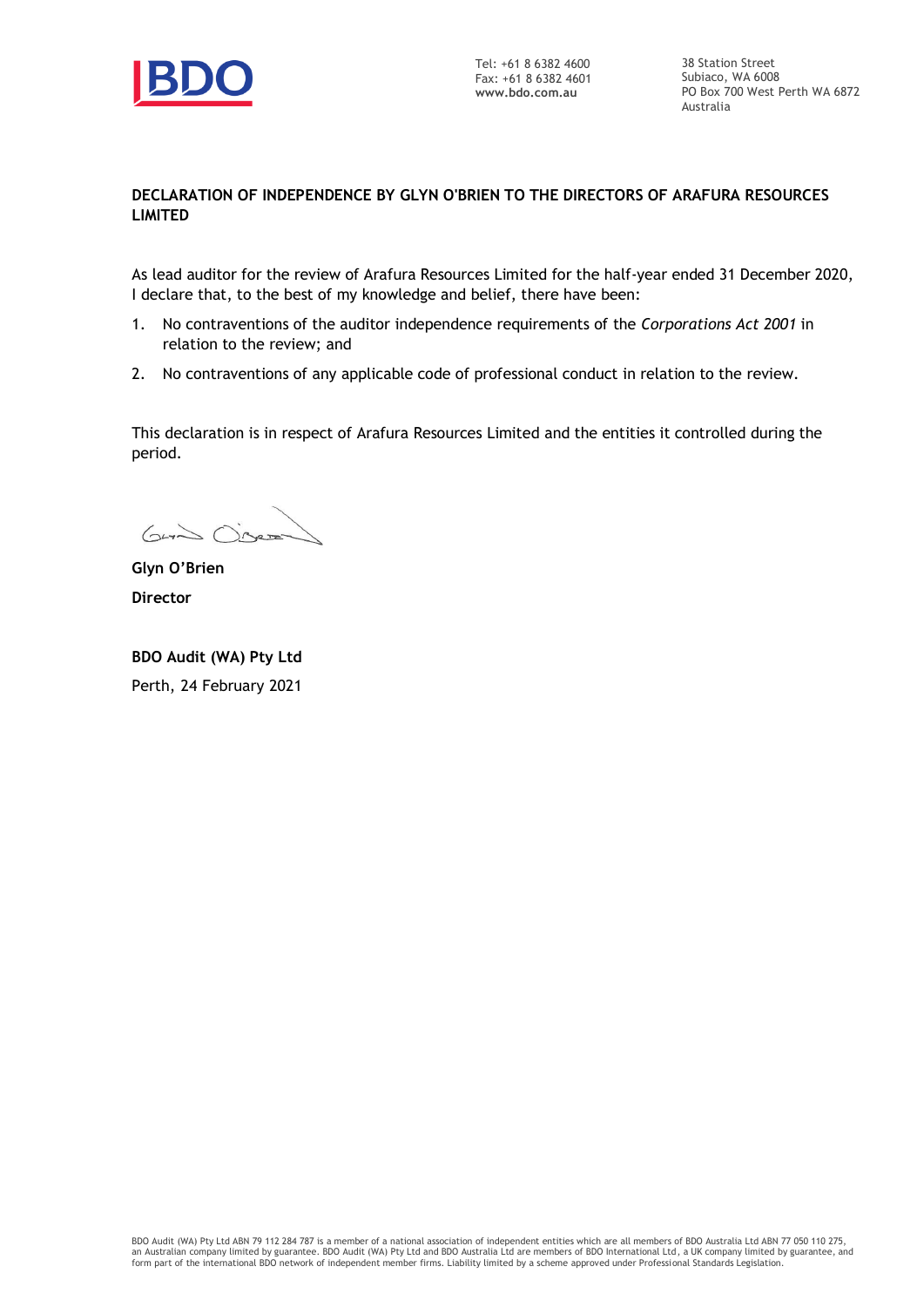|                                                                                                     | <b>Notes</b> | 31-Dec-20     | 31-Dec-19     |
|-----------------------------------------------------------------------------------------------------|--------------|---------------|---------------|
| Non-capitalised portion of R&D tax incentive rebate                                                 |              | 81,361        | 237,272       |
| Other income                                                                                        |              | 206,374       | 186,926       |
| Employee benefits expense                                                                           | 3            | (1,514,258)   | (1, 219, 401) |
| Other expenses                                                                                      | 3            | (1,783,025)   | (1, 156, 094) |
| Depreciation and amortisation                                                                       | 3            | (138, 928)    | (22, 367)     |
| Finance costs                                                                                       | 3            | (15, 766)     | (2, 394)      |
| Share based payments                                                                                | 3            | 8,528         | (187, 984)    |
| Loss before income tax                                                                              |              | (3, 155, 714) | (2, 164, 042) |
| Income tax benefit                                                                                  |              |               |               |
| Net (loss) after income tax for the period                                                          |              | (3, 155, 714) | (2, 164, 042) |
|                                                                                                     |              |               |               |
| Total comprehensive (loss) for the half year attributable<br>to owners of Arafura Resources Limited |              | (3, 155, 714) | (2, 164, 042) |
|                                                                                                     |              |               |               |
| Loss per share attributable to owners of Arafura Resources<br><b>Limited</b>                        |              |               |               |

| Basic loss per share (cents per share)   | (0.3) | (0.2) |
|------------------------------------------|-------|-------|
| Diluted loss per share (cents per share) | (0.3) | (0.2) |

The above consolidated statement of profit or loss and other comprehensive income should be read in conjunction with the accompanying notes.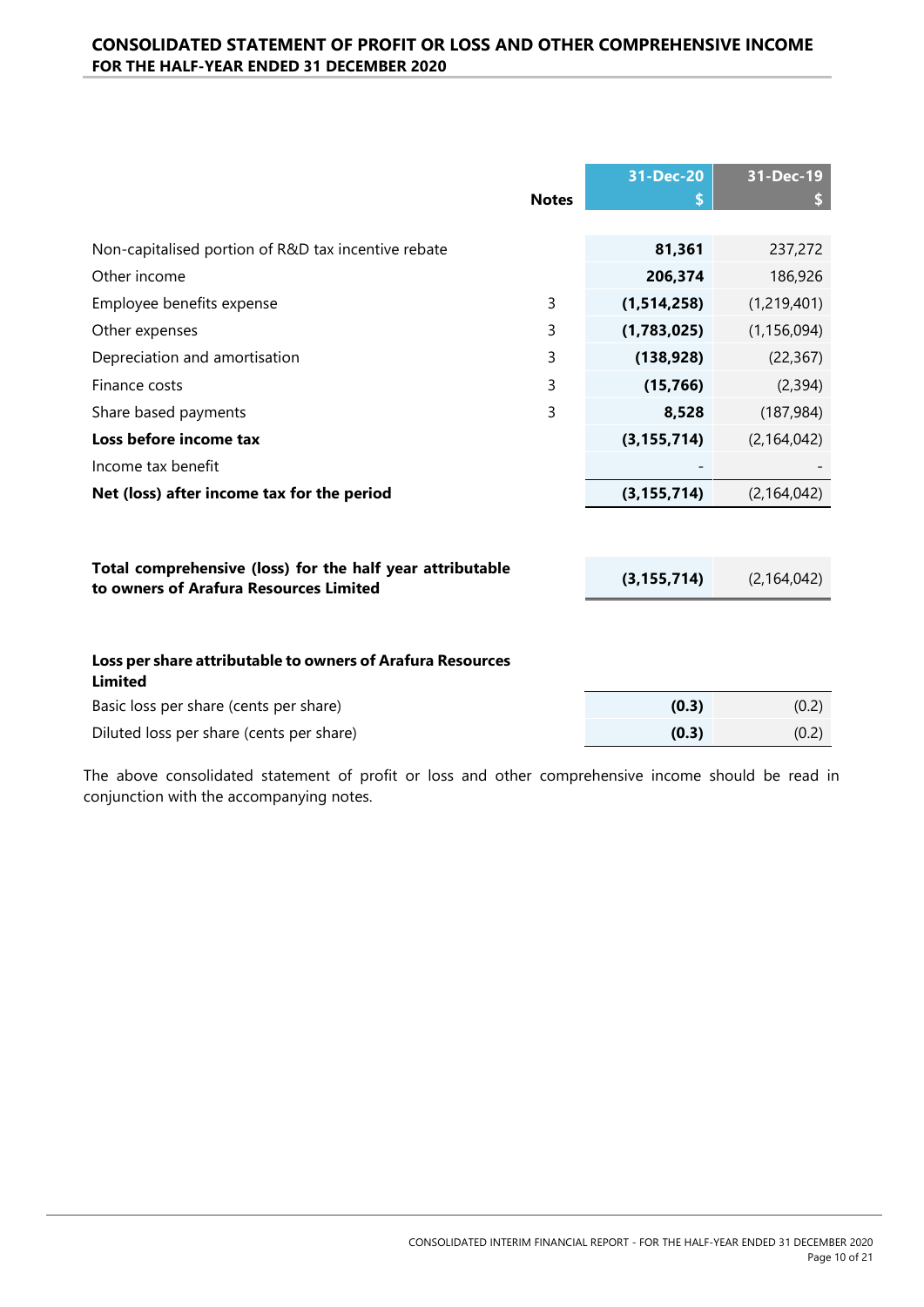|                                           |              | 31-Dec-20       | 30-Jun-20       |
|-------------------------------------------|--------------|-----------------|-----------------|
|                                           | <b>Notes</b> | \$              |                 |
| <b>CURRENT ASSETS</b>                     |              |                 |                 |
| Cash and cash equivalents                 |              | 16,383,208      | 22,771,113      |
| Trade and other receivables               |              | 207,889         | 217,558         |
| <b>Total Current Assets</b>               |              | 16,591,097      | 22,988,671      |
| <b>NON-CURRENT ASSETS</b>                 |              |                 |                 |
| Property, plant and equipment             |              | 91,355          | 72,187          |
| Right-of-use assets                       |              | 299,723         | 417,712         |
| Deferred exploration and evaluation costs | 4            | 110,449,671     | 107,562,652     |
| Other assets                              |              | 563,743         | 340,326         |
| <b>Total Non-Current Assets</b>           |              | 111,404,492     | 108,392,877     |
| <b>TOTAL ASSETS</b>                       |              | 127,995,589     | 131,381,548     |
|                                           |              |                 |                 |
| <b>CURRENT LIABILITIES</b>                |              |                 |                 |
| Trade and other payables                  |              | 1,528,237       | 1,763,738       |
| Lease liabilities                         |              | 241,208         | 230,543         |
| Provisions                                |              | 855,899         | 730,846         |
| <b>Total Current Liabilities</b>          |              | 2,625,344       | 2,725,127       |
| <b>NON-CURRENT LIABILITIES</b>            |              |                 |                 |
| Lease liabilities                         |              | 67,476          | 190,672         |
| Provisions                                |              | 3,834           | 2,572           |
| <b>Total Non-Current Liabilities</b>      |              | 71,310          | 193,244         |
|                                           |              |                 |                 |
| <b>TOTAL LIABILITIES</b>                  |              | 2,696,654       | 2,918,371       |
| <b>NET ASSETS</b>                         |              | 125,298,935     | 128,463,177     |
| <b>EQUITY</b>                             |              |                 |                 |
| Contributed equity                        | 5            | 242,281,597     | 242,281,597     |
| Reserves                                  | 6            | 12,630,230      | 12,638,758      |
| <b>Accumulated losses</b>                 |              | (129, 612, 892) | (126, 457, 178) |
| <b>TOTAL EQUITY</b>                       |              | 125,298,935     | 128,463,177     |

The above consolidated statement of financial position should be read in conjunction with the accompanying notes.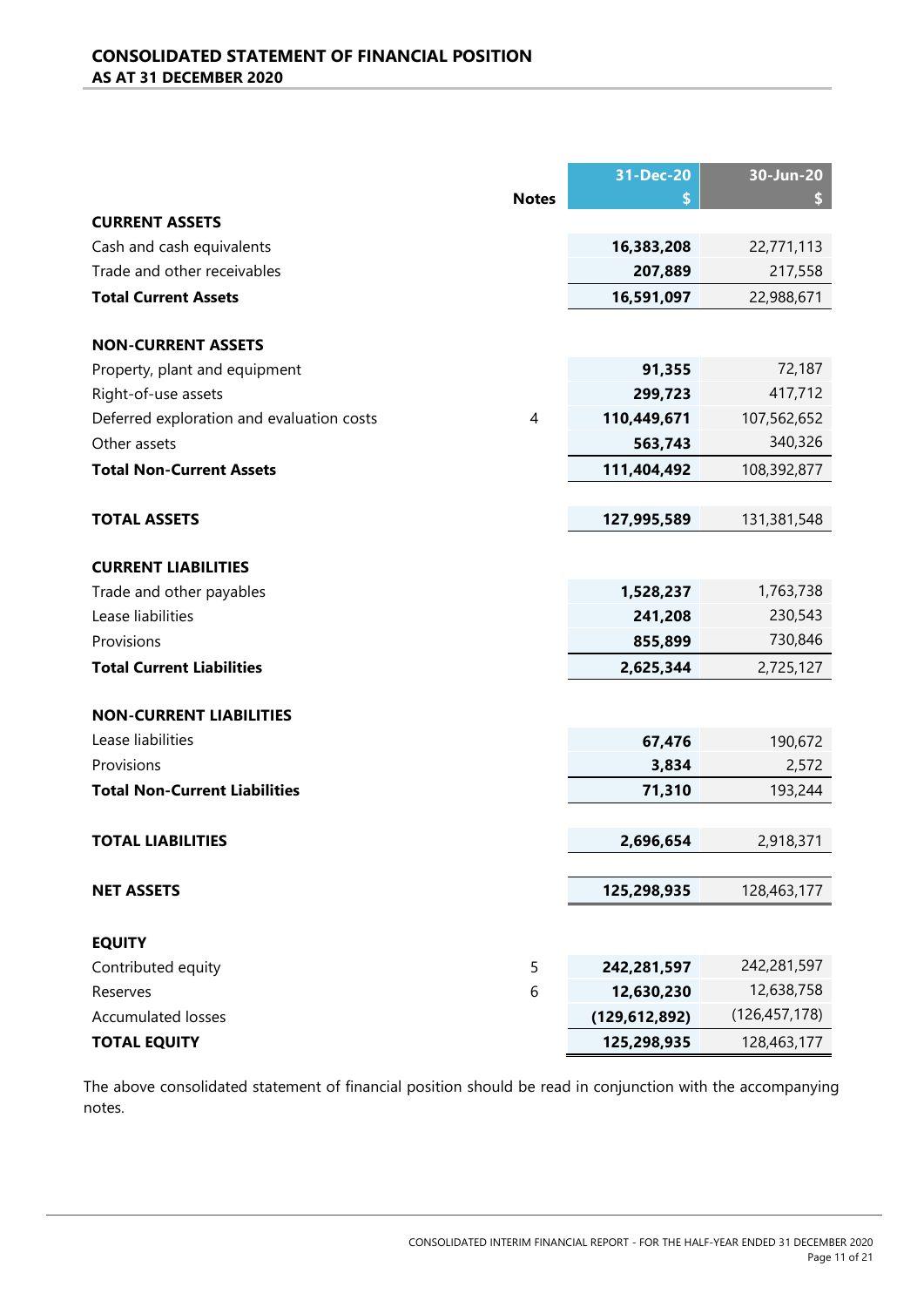#### **CONSOLIDATED STATEMENT OF CHANGES IN EQUITY FOR THE PERIOD ENDED 31 DECEMBER 2020**

|                                                                          | <b>Contributed</b><br>equity | <b>Equity reserve</b> | <b>Accumulated</b><br><b>losses</b> | <b>Total equity</b> |
|--------------------------------------------------------------------------|------------------------------|-----------------------|-------------------------------------|---------------------|
| <b>Consolidated</b>                                                      |                              |                       |                                     |                     |
|                                                                          |                              |                       |                                     |                     |
| <b>Balance at 1 July 2019</b>                                            | 214,045,526                  | 12,213,590            | (121, 646, 220)                     | 104,612,896         |
| Loss for the period                                                      |                              |                       | (2, 164, 042)                       | (2, 164, 042)       |
| Total comprehensive loss for the<br>period                               |                              | -                     | (2, 164, 042)                       | (2, 164, 042)       |
|                                                                          |                              |                       |                                     |                     |
| Cost of Share Based Options                                              |                              | 187,984               |                                     | 187,984             |
| Contributions<br>of<br>of<br>equity,<br>net<br>transaction costs and tax | 21,696,012                   |                       | -                                   | 21,696,012          |
| Balance at 31 Dec 2019                                                   | 235,741,538                  | 12,401,574            | (123, 810, 262)                     | 124,332,850         |
|                                                                          |                              |                       |                                     |                     |

| <b>Balance at 1 July 2020</b>                                      | 242,281,597 | 12,638,758 | (126, 457, 178) | 128,463,177   |
|--------------------------------------------------------------------|-------------|------------|-----------------|---------------|
| Loss for the period                                                |             | ٠          | (3, 155, 714)   | (3, 155, 714) |
| Total comprehensive loss for the<br>period                         |             |            | (3, 155, 714)   | (3, 155, 714) |
|                                                                    |             |            |                 |               |
| Cost of Share Based Options                                        |             | (8, 528)   |                 | (8, 528)      |
| Contributions of<br>equity,<br>net of<br>transaction costs and tax |             |            |                 |               |
| <b>Balance at 31 Dec 2020</b>                                      | 242,281,597 | 12,630,230 | (129, 612, 892) | 125,298,935   |

The above consolidated statement of changes in equity should be read in conjunction with the accompanying notes.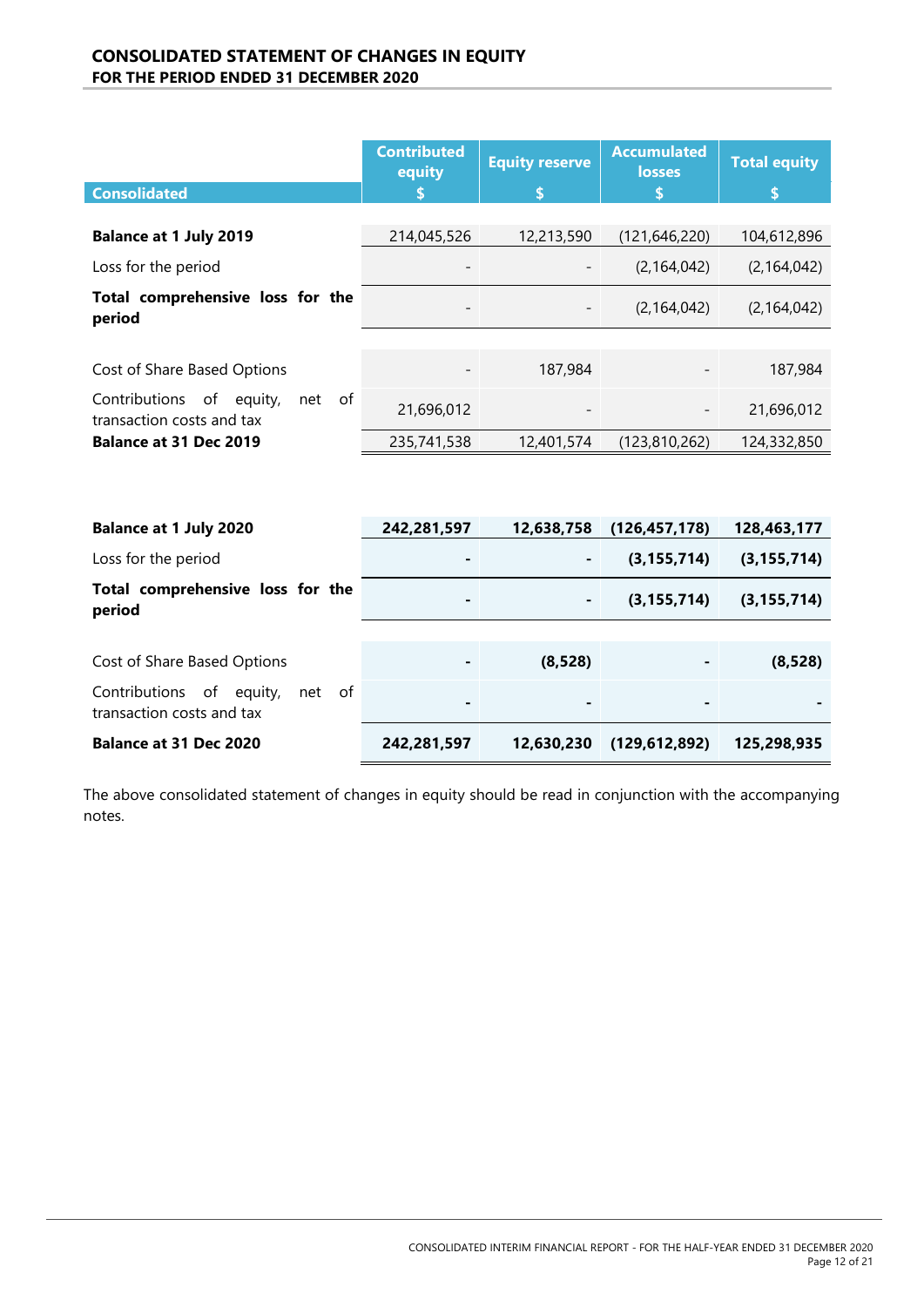#### **CONSOLIDATED STATEMENT OF CASH FLOWS FOR THE PERIOD ENDED 31 DECEMBER 2020**

|                                                               | 31-Dec-20     | 31-Dec-19   |
|---------------------------------------------------------------|---------------|-------------|
|                                                               |               |             |
| <b>Cash flows from operating activities</b>                   |               |             |
| Payments to suppliers and employees                           | (2,762,341)   | (2,785,838) |
| Interest received                                             | 77,409        | 196,799     |
| R&D Incentive rebate - non-capitalised portion                | 81,361        | 237,272     |
| Other income                                                  | 127,500       |             |
| Interest paid                                                 | (15, 766)     | (2, 394)    |
| Net cash (outflow) from operating activities                  | (2,491,837)   | (2,354,161) |
|                                                               |               |             |
|                                                               |               |             |
| <b>Cash flows from investing activities</b>                   |               |             |
| Payment for property, plant and equipment                     | (40, 108)     | (15, 174)   |
| Payments for exploration and evaluation                       | (4, 543, 097) | (3,065,525) |
| Payments for security deposits                                | (244, 271)    | (11, 366)   |
| Proceeds from sale of fixed assets                            | 500           |             |
| R&D Incentive rebate - capitalised portion                    | 1,053,145     | 1,278,022   |
| Net cash (outflow) from investing activities                  | (3,773,831)   | (1,814,043) |
|                                                               |               |             |
|                                                               |               |             |
| <b>Cash flows from financing activities</b>                   |               |             |
| Proceeds from share issue                                     |               | 23,246,747  |
| Capital raising expenses                                      |               | (1,550,735) |
| Repayment of lease liability                                  | (121, 687)    |             |
| Net cash (outflow)/inflow from financing activities           | (121, 687)    | 21,696,012  |
|                                                               |               |             |
| Net (decrease)/increase in cash and cash equivalents          | (6, 387, 355) | 17,527,808  |
|                                                               |               |             |
| Cash at the beginning of the period                           | 22,771,113    | 5,397,775   |
| Effects of exchange rate changes on cash and cash equivalents | (550)         | 5           |
| Cash and cash equivalents at the end of the period            | 16,383,208    | 22,925,588  |

The above consolidated statement of cash flows should be read in conjunction with the accompanying notes.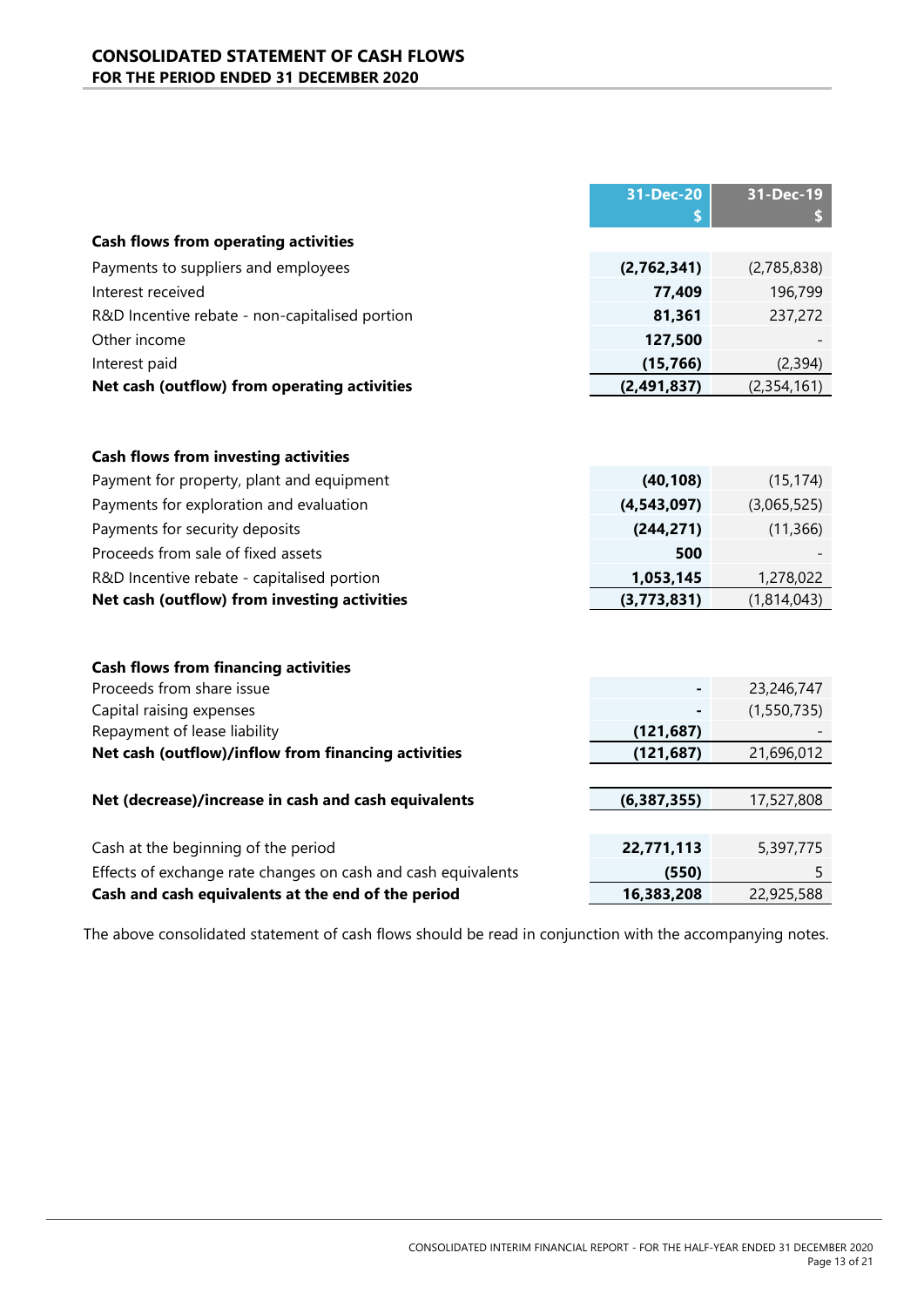# **NOTE 1: BASIS OF PREPARATION OF HALF-YEAR REPORT**

### **BASIS OF PREPARATION**

This condensed consolidated interim financial report for the half-year reporting period ended 31 December 2020 has been prepared in accordance with Accounting Standard AASB 134 Interim Financial Reports and the Corporations Act 2001.

The interim report does not include all the notes of the type normally included in the annual financial report. Accordingly, this report is to be read in conjunction with the annual report for the year ended 30 June 2020 and any public announcements made by Arafura Resources Limited during the interim reporting period in accordance with the continuous disclosure requirements of the Corporations Act 2001.

The accounting policies adopted are consistent with those of the previous financial year and corresponding interim reporting period, with the exception of the following new accounting standard.

### **NEW AND AMENDED STANDARDS ADOPTED**

The Group has adopted all of the new or amended accounting standards or interpretations issued by the Australian Accounting Standards Board that are mandatory for the current reporting period. The adoption of these new or amended standards has not resulted in any change to the entity's accounting policies.

Any new or amended accounting standards or interpretations that are not yet mandatory have not been early adopted.

# **NOTE 2: SEGMENT INFORMATION**

The Company has identified its operating segments on the internal reports that are reviewed and used by the board of directors in assessing performance and determining the allocation of resources. The reportable segment is represented by the primary statements forming this half-year report.

At the end of the financial period, the Group was operating primarily in one segment, as an exploration business in Australia.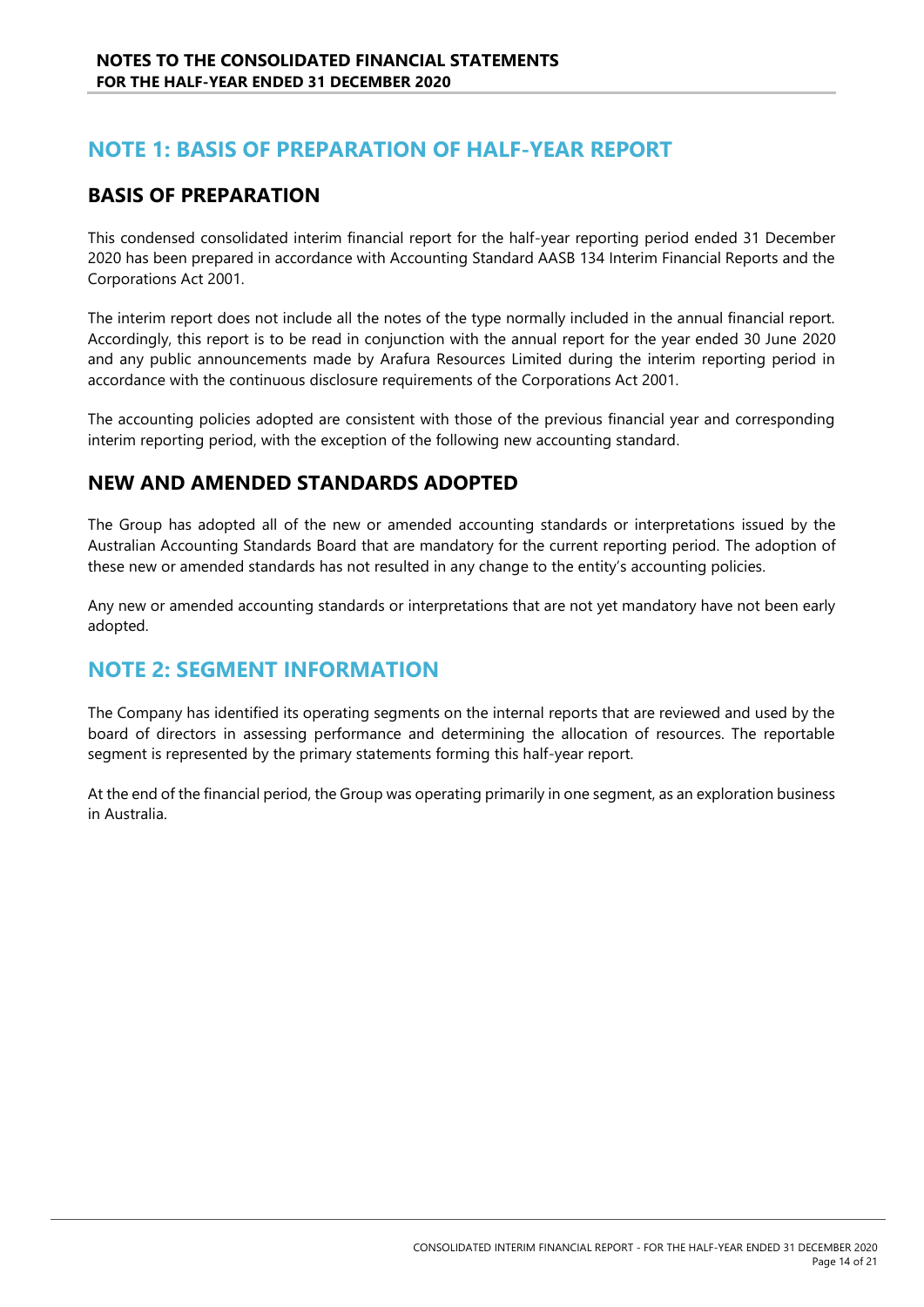# **NOTE 3: EXPENSES**

|                                         | 31-Dec-20 | 31-Dec-19 |
|-----------------------------------------|-----------|-----------|
|                                         |           |           |
| <b>Expenses</b>                         |           |           |
|                                         |           |           |
| <b>Depreciation</b>                     | 19,370    |           |
| Depreciation - plant & equipment        | 1,570     | 17,003    |
| Depreciation - leasehold improvements   |           | 5,364     |
| Depreciation - right-of-use assets      | 117,988   |           |
| <b>Total depreciation</b>               | 138,928   | 22,367    |
| <b>Finance costs</b>                    |           |           |
| Interest expense - lease liability      | 9,156     |           |
| Interest expense - other                | 6,610     | 2,394     |
| Total finance costs                     | 15,766    | 2,394     |
|                                         |           |           |
| <b>Employee benefits expense</b>        |           |           |
| Employee benefits expense               | 1,514,258 | 1,219,401 |
|                                         |           |           |
| <b>Share based payments</b>             |           |           |
| Share-based employee benefits           | (8, 528)  | 187,984   |
| <b>Other expenses</b>                   |           |           |
| Accounting and other professional fees  | 30,533    | 22,376    |
| Audit fees                              | 20,677    | 21,201    |
| Consultants fees                        | 986,002   | 146,051   |
| Insurance                               | 69,434    | 53,078    |
| Legal fees                              | 159,220   | 42,843    |
| Share registry and stock listing fees   | 83,127    | 87,014    |
| Other expenses                          | 434,032   | 783,440   |
| Loss on disposal of plant and equipment |           | 92        |
| Total other expenses                    | 1,783,025 | 1,156,094 |
|                                         |           |           |
| <b>Total expenses</b>                   | 3,443,449 | 2,588,240 |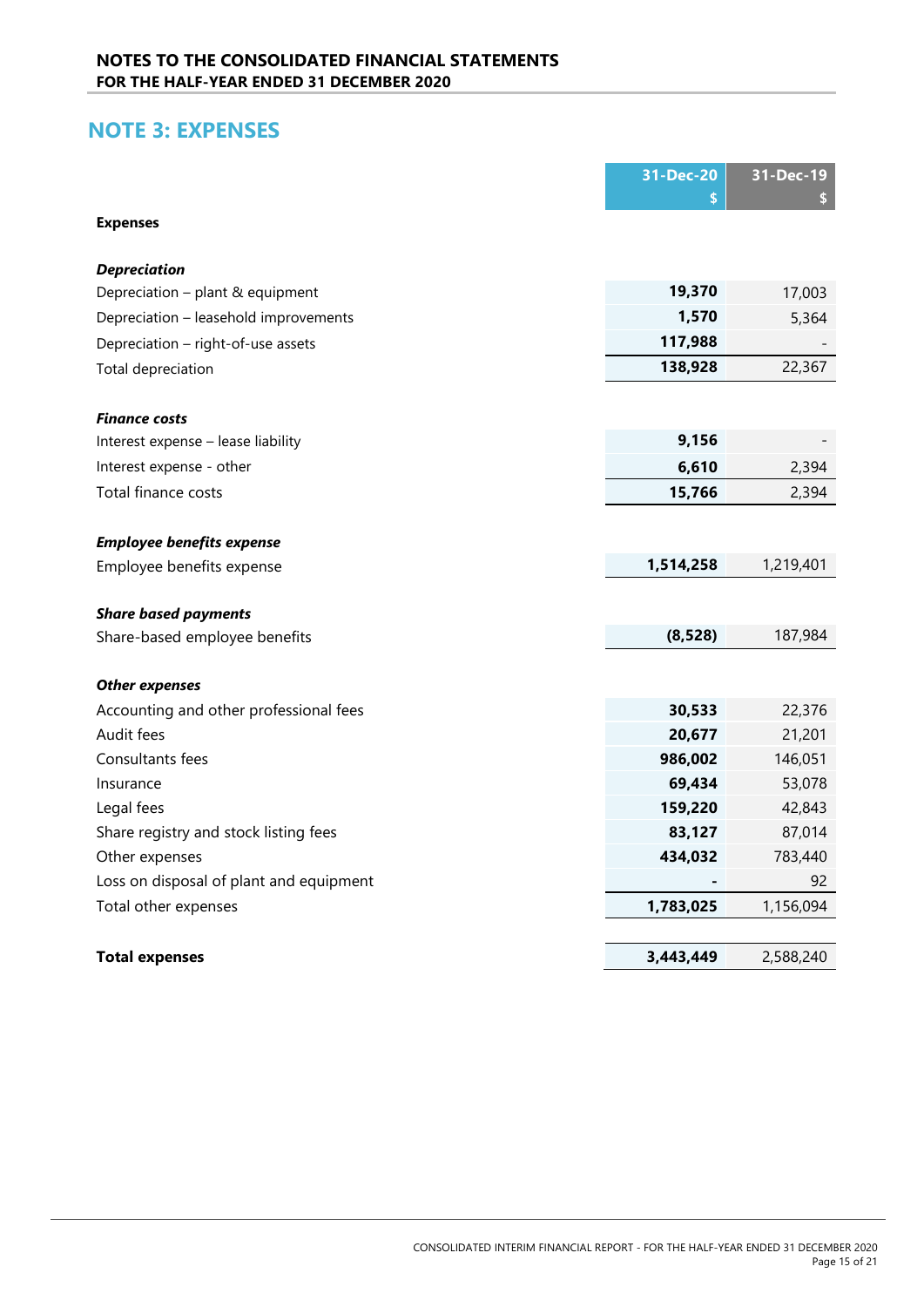# **NOTE 4: DEFERRED EXPLORATION AND EVALUATION EXPENDITURE**

|                                                                         | 31-Dec-20   | 30-Jun-20   |
|-------------------------------------------------------------------------|-------------|-------------|
|                                                                         | c<br>D.     |             |
| <b>Exploration and evaluation costs carried forward</b>                 |             |             |
|                                                                         |             |             |
| Balance at beginning of period                                          | 107,562,652 | 100,239,297 |
| Capitalised exploration expenditure                                     | 402,702     | 1,696,227   |
| Capitalised evaluation expenditure (a)                                  | 3,537,462   | 6,905,150   |
| Impairment of exploration expenditure                                   |             |             |
| R&D Tax Incentive rebate receipted against capitalised evaluation costs | (1,053,145) | (1,278,022) |
| <b>Balance at end of period</b>                                         | 110,449,671 | 107,562,652 |

a) Capitalised evaluation expenditure is expenditure on the Nolans Project feasibility works and environment impact assessment to evaluate, formulate and demonstrate the technical feasibility and commercial viability in developing a Rare Earths processing plant to process and treat the ore to be mined from the Nolans Project.

The exploration and evaluation costs in relation to each area of interest are carried forward as an asset where the Group:

- Has rights to tenure of the area of interest;
- The exploration and evaluation expenditures are expected to be recouped through successful development and exploitation of the area of interest or; alternatively by its sale; or
- Exploration and evaluation activities in the area of interest have not at the end of the reporting period reached a stage which permits a reasonable assessment of the existence or otherwise of economically recoverable reserves, and active and significant operations in, or in relation to, the area of interest are continuing.

# **NOTE 5: EQUITY – CONTRIBUTED EQUITY**

|                                   | 31 Dec 2020<br><b>Shares</b> | 30 June 2020<br><b>Shares</b> | $\vert$ 31 Dec 2020 $\vert$ 30 June 2020 $\vert$ |             |
|-----------------------------------|------------------------------|-------------------------------|--------------------------------------------------|-------------|
| <b>Share capital</b>              |                              |                               |                                                  |             |
| <b>Fully Paid Ordinary Shares</b> | 1,167,797,430                | 1,167,797,430                 | 242,281,597                                      | 242,281,597 |

There has been no movements in ordinary share capital over the past 6 months:

| <b>Date</b> | <b>Details</b> | <b>Number of</b><br><b>shares</b> | <b>Issue</b><br><b>Price</b> |             |
|-------------|----------------|-----------------------------------|------------------------------|-------------|
| 30-Jun-20   | <b>Balance</b> | 1,167,797,430                     |                              | 242,281,597 |
| 31-Dec-20   | <b>Balance</b> | 1,167,797,430                     |                              | 242,281,597 |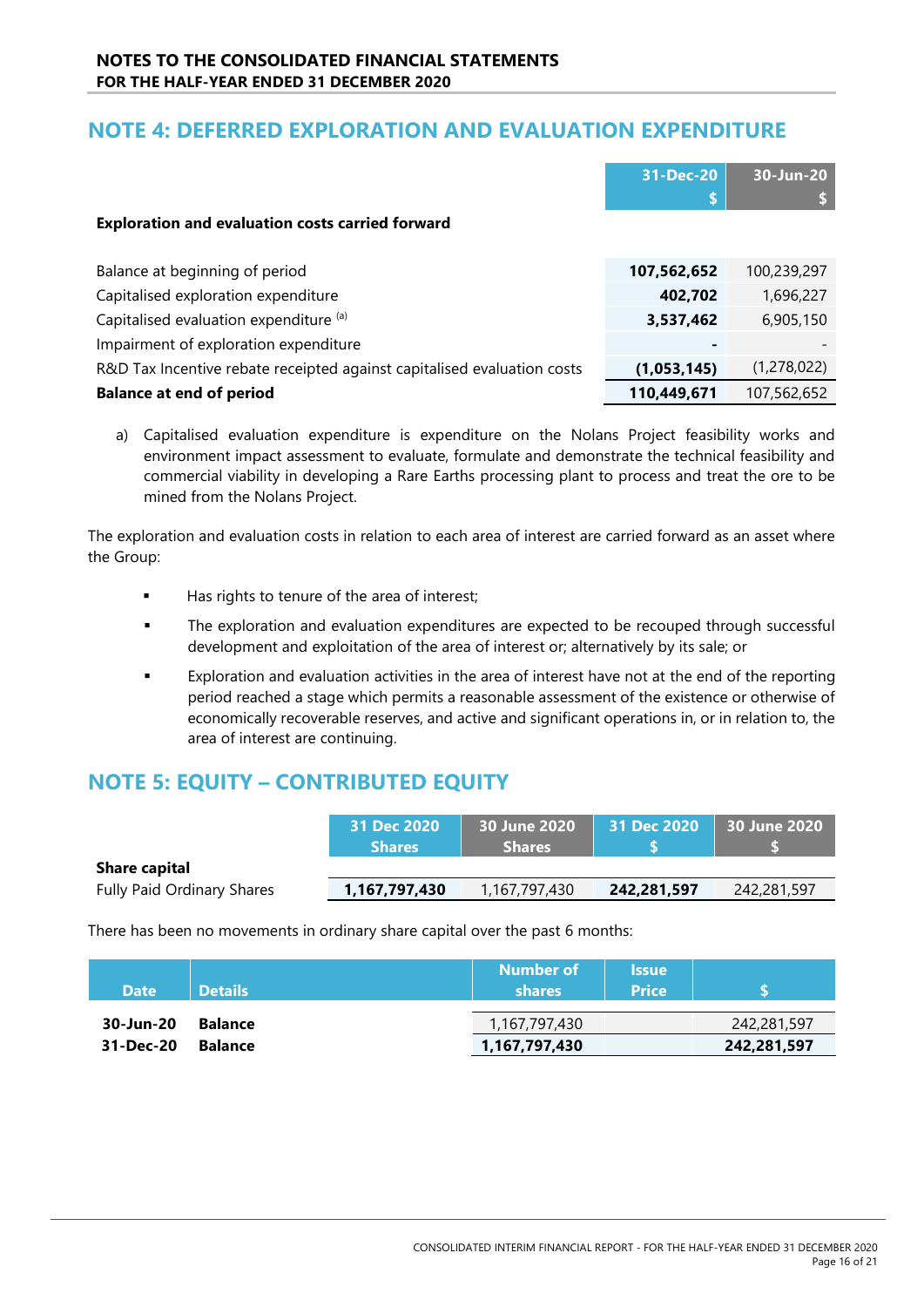# **NOTE 6: EQUITY – RESERVES**

|                              |            | 31-Dec-20 30-Jun-20 |
|------------------------------|------------|---------------------|
| <b>Reserves</b>              |            |                     |
| Share based payments reserve | 12,630,230 | 12,638,758          |

The movement in the share-based payments reserve over the past 6 months:

|                                     | 31-Dec-20  | 30-Jun-20  |
|-------------------------------------|------------|------------|
|                                     |            |            |
| <b>Share based payments reserve</b> |            |            |
|                                     |            |            |
| Balance at beginning of period      | 12,638,758 | 12,213,590 |
| Share based payments expense (i)    | (8,528)    | 425,168    |
| <b>Balance at end of period</b>     | 12,630,230 | 12,638,758 |

(i) The movement in the share-based payments reserve for the current period is made up of options and performance rights expenditure of \$110,387 offset by the reversal of all previously recognised expenditure totalling \$118,915 relating to Tranche 3 performance rights issued during the year ended 30 June 2019 to senior staff, senior management and the Managing Director. The performance condition and the 24-month service condition attached to the Tranche 3 performance rights will not be achieved before the performance rights expire.

# **NOTE 7: COMMITMENTS**

There have been no significant changes in commitments and contingencies since the release of the 30 June 2020 Financial Statements.

# **NOTE 8: EVENTS OCCURING AFTER THE REPORTING DATE**

The impact of the COVID-19 pandemic is ongoing and while it has not significantly impacted the Group up to 31 December 2020, it is not practicable to estimate the potential impact, positive or negative, after the reporting date. The situation is rapidly developing and is dependent on measures imposed by the Australian Government and other countries, such as maintaining social distancing requirements, quarantine, travel restrictions and any economic stimulus that may be provided.

In accordance with the terms of the Arafura Performance Rights Plan (**Plan**), 2,050,000 Performance Rights (**Rights**) that were issued to Key Management Personnel and employees in 2018 vested in full on 8 February 2021 due to the achievement of the performance and service conditions that attached to these Rights. Upon vesting, 2,050,000 Rights have been exercised into an equivalent number of fully paid ordinary shares in accordance with the terms of the Plan.

The Company was also granted ML 32416 (diversion channel) and ML's 32411- 32415 (borefield) on 8 February 2021 for an initial term of 25 years by the Northern Territory Minister for Mining and Industry to provide exclusive access for the construction, use and maintenance of the borefield to support the operations of the mine and processing plant. Additionally, the MLs also enable the construction of a water diversion channel around the mining area as required under the Project's environmental approval conditions.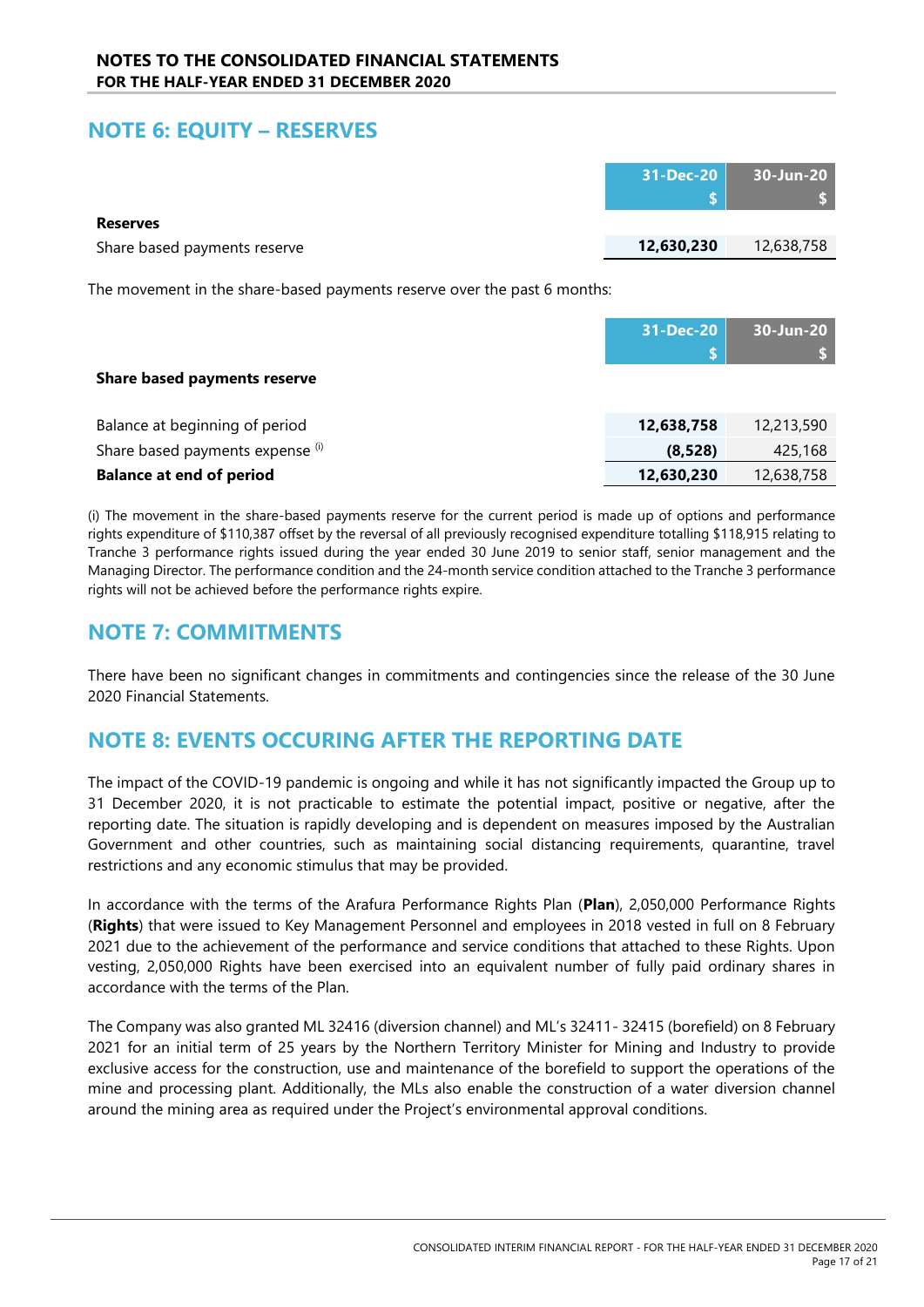### **NOTE 8: EVENTS OCCURING AFTER THE REPORTING DATE (CONTINUED)**

No other matter or circumstance has arisen since 31 December 2020 that has significantly affected, or may significantly affect:

- a) the Group's operations in future financial years, or
- b) the results of those operations in future financial years, or
- c) the Group's state of affairs in future financial years.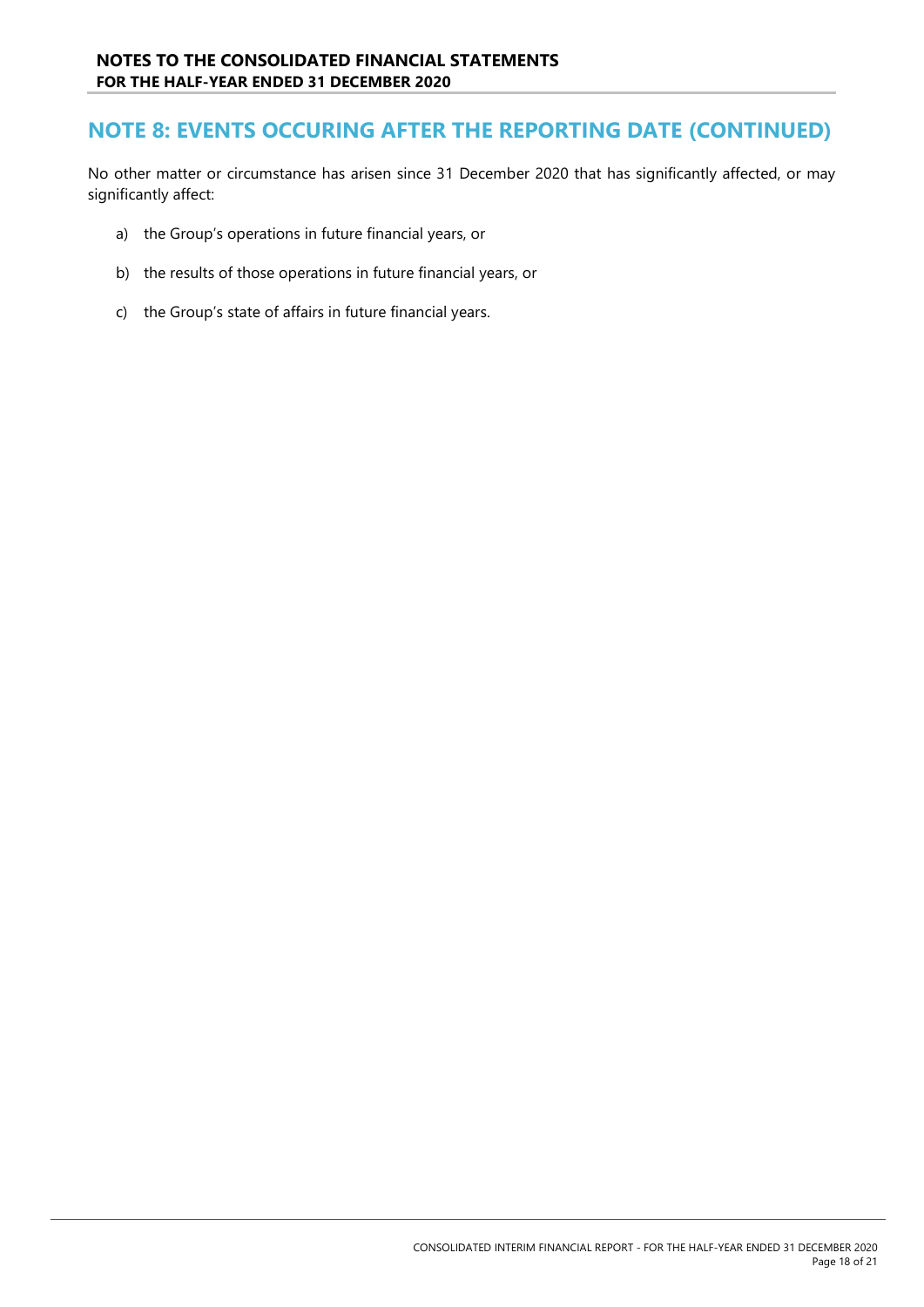In the Directors' opinion:

- a) the financial statements and notes set out on pages 10-18 are in accordance with the Corporations Act 2001; and
	- i. complying with Accounting Standard AASB 134 Interim Financial Reporting and the Corporations Regulations 2001 and other mandatory professional reporting requirements; and
	- ii. give a true and fair view of the consolidated entity's financial position as at 31 December 2020 and of its performance for the half-year ended on that date.
- b) there are reasonable grounds to believe that the company will be able to pay its debts as and when they become due and payable.

This declaration is made in accordance with a resolution of the Board of Directors and is signed for and on behalf of the directors by:

**Gavin Lockyer** CEO & Managing Director

Perth 24 February 2021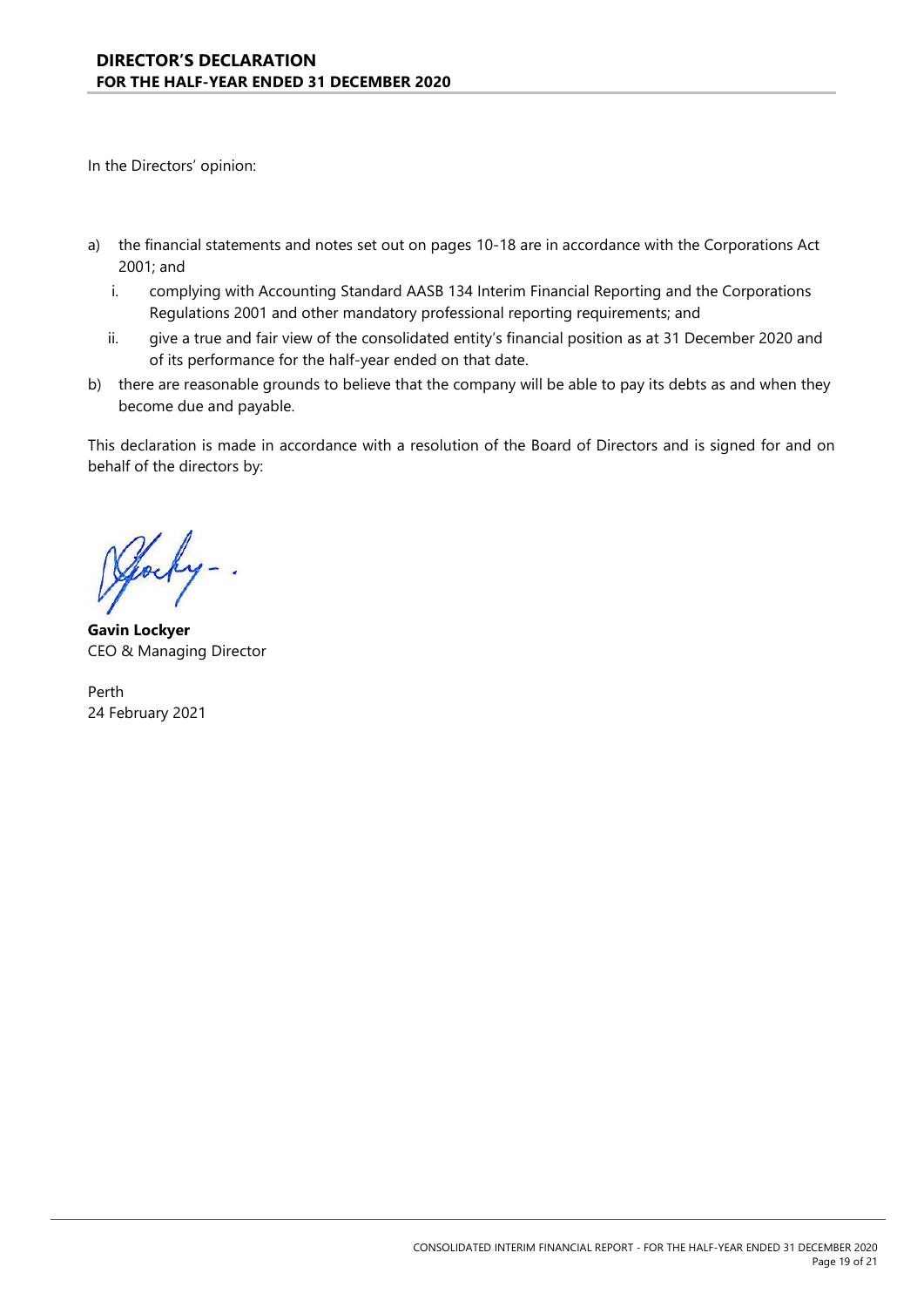

38 Station Street Subiaco, WA 6008 PO Box 700 West Perth WA 6872 Australia

### **INDEPENDENT AUDITOR'S REVIEW REPORT**

To the members of Arafura Resources Limited

### **Report on the Half-Year Financial Report**

#### **Conclusion**

We have reviewed the half-year financial report of Arafura Resources Limited (the Company) and its subsidiaries (the Group), which comprises the consolidated statement of financial position as at 31 December 2020, the consolidated statement of profit or loss and other comprehensive income, the consolidated statement of changes in equity and the consolidated statement of cash flows for the halfyear ended on that date, a summary of statement of accounting policies and other explanatory information, and the directors' declaration.

Based on our review, which is not an audit, we have not become aware of any matter that makes us believe that the accompanying half-year financial report of the Group does not comply with the *Corporations Act 2001* including:

- (i) Giving a true and fair view of the Group's financial position as at 31 December 2020 and of its financial performance for the half-year ended on that date; and
- (ii) Complying with Accounting Standard AASB 134 *Interim Financial Reporting* and the *Corporations Regulations 2001.*

#### **Basis for conclusion**

We conducted our review in accordance with ASRE 2410 *Review of a Financial Report Performed by the Independent Auditor of the Entity*. Our responsibilities are further described in the *Auditor's Responsibilities for the Review of the Financial Report* section of our report. We are independent of the Company in accordance with the auditor independence requirements of the *Corporations Act 2001* and the ethical requirements of the Accounting Professional and Ethical Standards Board's APES 110 *Code of Ethics for Professional Accountants (including Independence Standards)* (the Code) that are relevant to the audit of the annual financial report in Australia. We have also fulfilled our other ethical responsibilities in accordance with the Code.

We confirm that the independence declaration required by the *Corporations Act 2001* which has been given to the directors of the Company, would be the same terms if given to the directors as at the time of this auditor's review report.